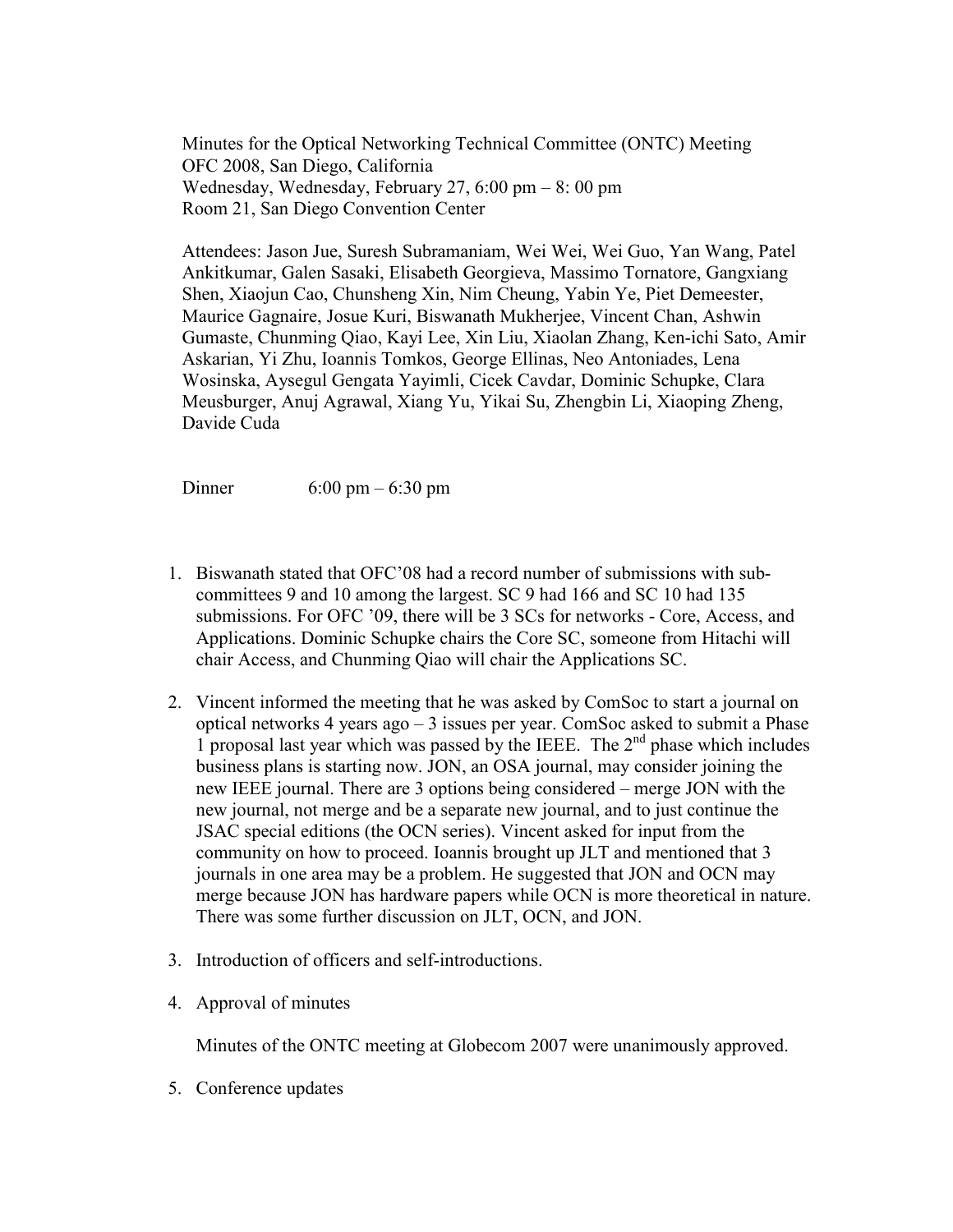## a. OFC 2008

Suresh, a TPC member, reported on OFC 2008 and gave some stats on paper submissions. There were 166 submissions; 55 were accepted for oral presentation, and a further 38 were accepted for poster presentation.

b. ICC 2008

George Ellinas, TPC Co-chair reported that there were 157 submissions. 42 papers were accepted for oral presentation, and another 16 were accepted for poster presentation. Sessions were being formed; and nominations for best paper were ongoing.

c. Globecom 2008

Rudra Dutta, Fabio Neri, and Tarek ElBawab are co-chairs. Rudra's email update mentioned that TPC was being finalized, and if anyone was interested in being on the TPC, asked them to send email to the chairs. Submission deadline is March 15.

d. ICC 2009

Will be in Dresden, Germany. Dominic Schupke is co-chair representing ONTC. CFP is out now. Paper submission deadline is Sep.  $8<sup>th</sup>$ .

e. Globecom 2009

Will be held in Honolulu. ONTC is submitting a proposal. Galen Sasaki is a proposed co-chair, as is Jun Zheng. Arunita Jaekel was proposed by ONTC as Vice-Chair (ONTC Rep). Galen said that TAOS and CSR may propose other co-chairs. Final set-up of chairs will be known in a month or so.

- 6. Other conferences and workshops
	- a. ONDM and ICTON 2008

Ioannis mentioned that ONDM is in 2 weeks, and the CFP for ICTON is out. ECOC paper submission deadline is approaching.

b. ECOC 2008

Piet stated that ECOC will be in Brussels this year. It attracted 1300 people and 900 papers last year. The acceptance rate is 35%, and there were 4 networking sub-committees last year. This is the biggest conference in Europe on optical communications. Submission deadline is April 15<sup>th</sup>.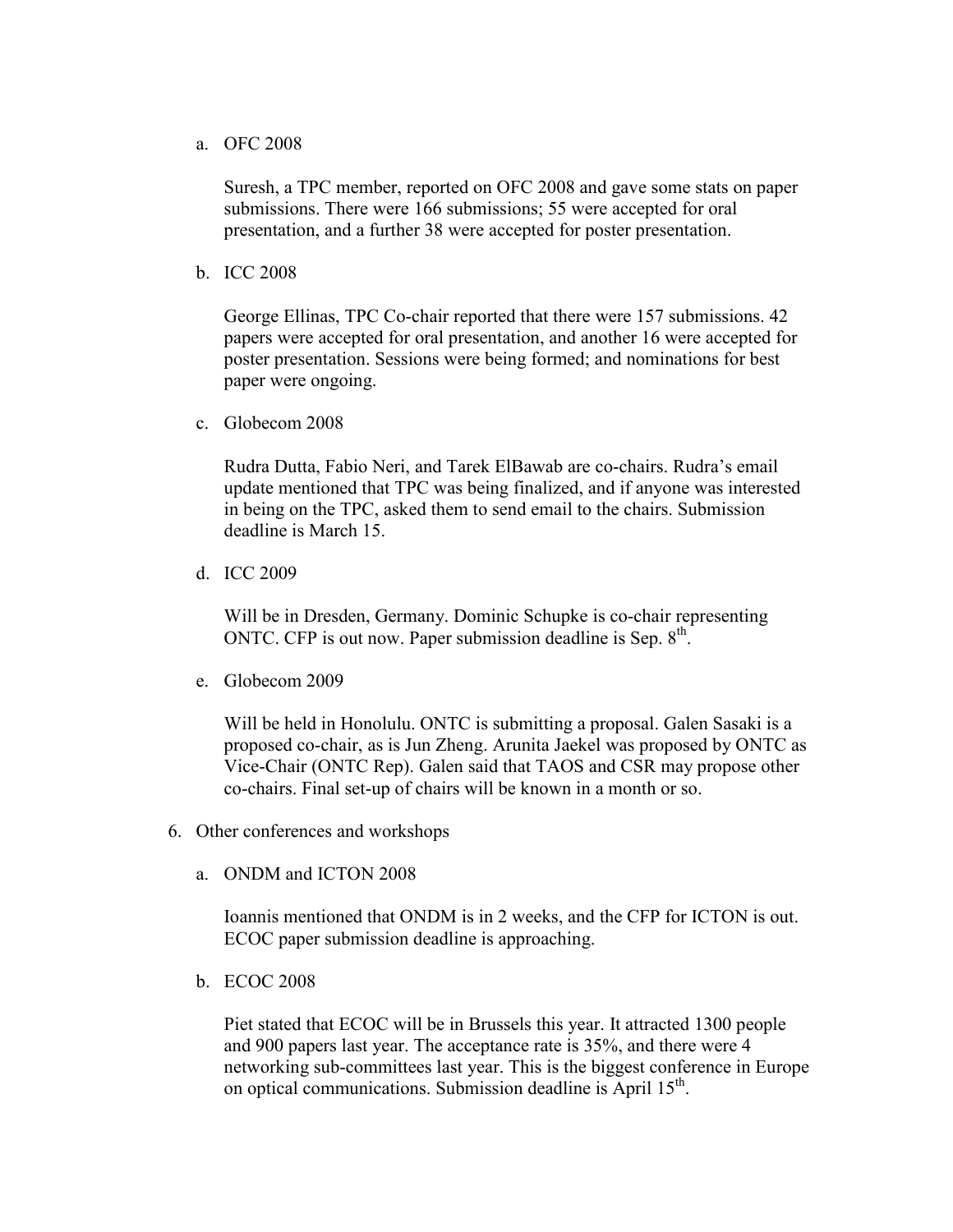## c. ANTS 2008

Ashwin said a few words about ANTS. It was a 2-day event last year, and is planned to be a 3-day event this year. Had 245 attendees last year.

d. ICCCN 2008

Jason mentioned that ICCCN will held in St. Thomas, Virgin Islands, in August 2008.

e. Broadnets 2008

Piet mentioned that the Broadnets submission deadline was extended to March 21.

f. Chinacom 2008

Yabin mentioned that Chinacom's deadline is March 1.

g. APOC 2008

Lena mentioned that APOC will be in Hansu, China (same city as Chinacom). KTH is an organizer, and the conference is at the end of October.

7. Standards

There was nothing to report.

8. Publications

Ken-ichi urged people to submit papers, and volunteer to review 2 to 3 papers for each submitted paper.

Ashwin mentioned that there was a special issue on cross-layer design in Network magazine. Deadline is Aug. 31.

Dominic mentioned that Communications Magazine will have a special issue on multi-domain optical networks.

George Ellinas mentioned that JON will have a special issue on radio over fiber.

9. Website